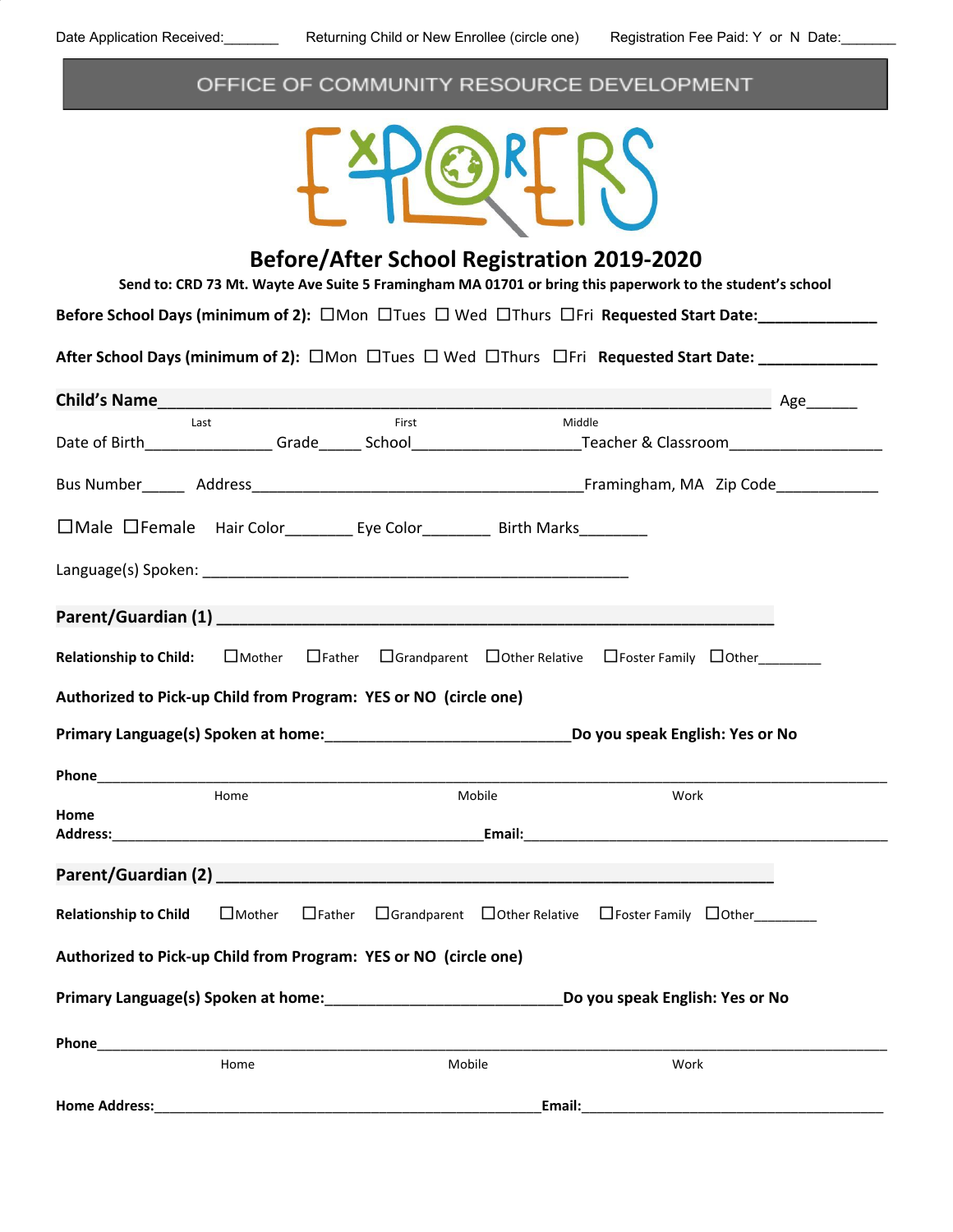#### **Emergency Contact Information Please provide 3 additional adults not including parent/guardian.**

|              | Street |      | City                                                                                    | <b>State State</b> | Zip                              |  |  |
|--------------|--------|------|-----------------------------------------------------------------------------------------|--------------------|----------------------------------|--|--|
|              |        |      |                                                                                         |                    |                                  |  |  |
| Home         |        | Work | Cell                                                                                    |                    |                                  |  |  |
|              |        |      | Emergency Contact #2 - Authorized to Pick-up Child from Program: YES or NO (circle one) |                    |                                  |  |  |
|              |        |      |                                                                                         |                    |                                  |  |  |
|              |        |      |                                                                                         |                    |                                  |  |  |
|              | Street |      | City                                                                                    | <b>State State</b> | Zip                              |  |  |
|              |        |      |                                                                                         |                    |                                  |  |  |
| Work<br>Home |        |      | Cell                                                                                    |                    |                                  |  |  |
|              |        |      | Emergency Contact #3 - Authorized to Pick-up Child from Program: YES or NO (circle one) |                    |                                  |  |  |
|              |        |      |                                                                                         |                    |                                  |  |  |
|              |        |      |                                                                                         |                    |                                  |  |  |
|              | Street |      | City                                                                                    | <b>State State</b> | Zip                              |  |  |
|              |        |      |                                                                                         |                    | Language Spoken: _______________ |  |  |
| Home         |        | Work | Cell                                                                                    |                    |                                  |  |  |

**Emergency Contact #1 - Authorized to Pick-up Child from Program: YES or NO (circle one)**

I agree to adhere to the program hours and will pick up my child no later than 6:00pm. I understand that a fee of \$1.00 per child per minute will be assessed for late pick up. I will communicate the Explorers child *pick-up by 6:00 pm policy to all persons I have authorized. Initial \_\_\_\_\_\_\_\_\_\_\_*

#### **Transportation Plan**

My child will arrive to the Explorers program by:

- □ Supervised Parent/Guardian Drop off to the Designated Area
- $\Box$  Other (describe)

My child will depart from the program by:

- □ Supervised Parent/Guardian Pick up
- □ Other (describe) \_\_\_\_\_\_\_\_\_\_\_\_\_\_\_\_\_\_\_\_\_\_\_\_\_\_\_\_\_\_\_\_\_\_\_\_\_\_\_\_\_\_\_\_\_\_\_

**ANY OTHER AUTHORIZED PICK-UP & TRANSPORTATION REQUESTS MUST BE STATED IN WRITING AND MAINTAINED IN THE** CHILD'S FILE OR THE ABOVE PLAN MUST BE IMPLEMENTED. PLEASE INFORM PROGRAM STAFF OF ANY CHANGES. A VERBAL OR **WRITTEN PERMISSION AND CONFIRMED BY PICTURE ID IS REQUIRED FOR ANYONE NOT INCLUDED ON THE LIST ABOVE.**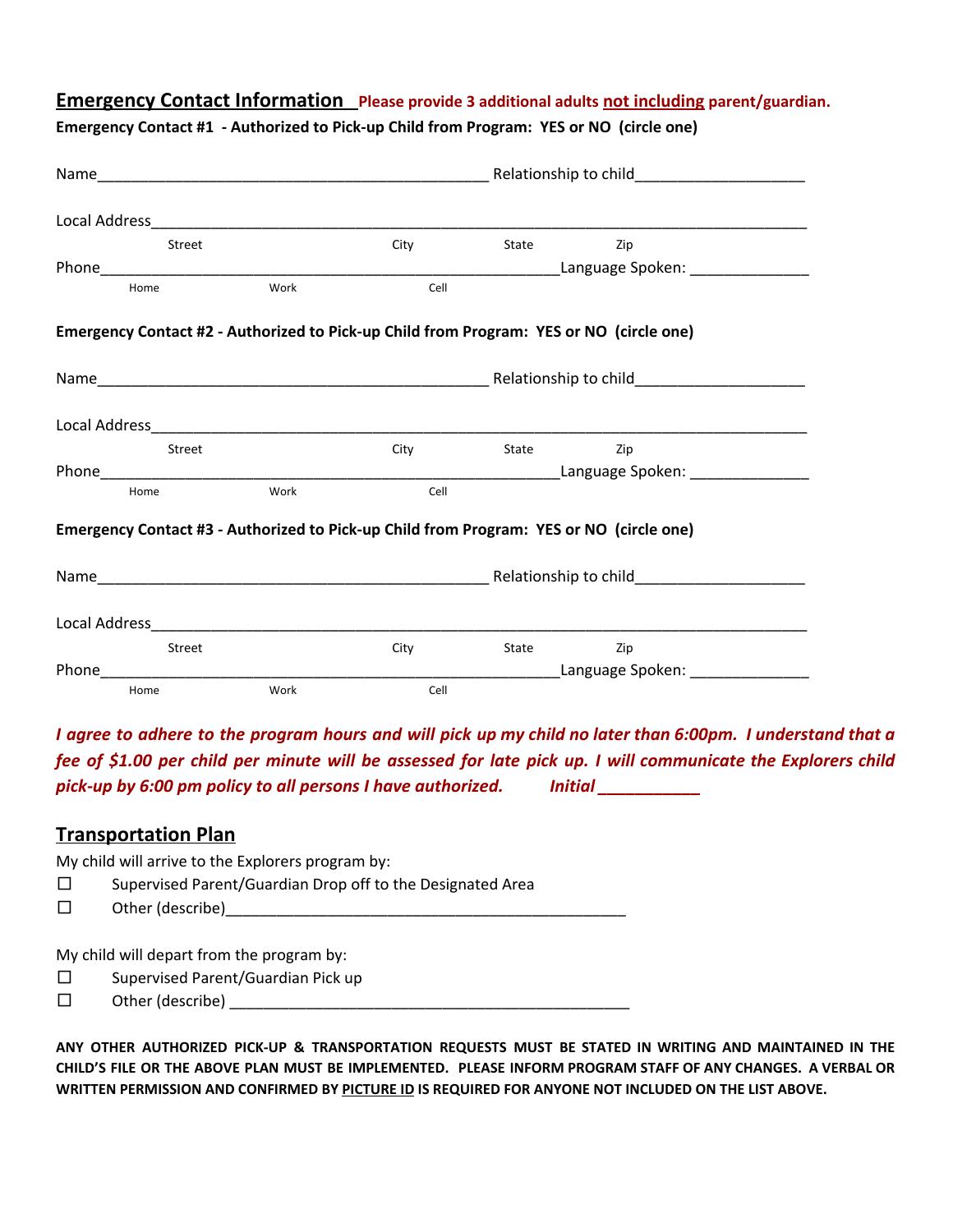## **Medical History**

**Dietary Restrictions/Food Allergies or Other Special Considerations:**

#### **Health and Developmental History**

In order to serve your child best, please provide the following information below:

| 1. Allergies (bee, food, medication)  | $\square$ ves | $\Box$ no $\Box$           |
|---------------------------------------|---------------|----------------------------|
| 2. Seizures/Epilepsy                  |               | $\Box$ yes $\Box$ no       |
| 3. Hearing/Vision Impairments         |               |                            |
| 4. Chronic Illness (asthma, diabetes) |               |                            |
| 5. Serious Illness                    |               | $\square$ yes $\square$ no |
| 6. Emotional concerns/disorder        |               | $\Box$ yes $\Box$ no       |
| 7. Nosebleeds                         | $\square$ ves | $\Box$ no $\Box$           |
| 8. IEP/504 Special Limitations*       | $\square$ ves | $\Box$ no $\Box$           |
| 9. ADHD                               | $\Box$ yes    | $\square$ no $\square$     |
|                                       |               |                            |

List any and/or all medications:

#### **ALL CHILDREN MUST BE UP-TO-DATE ON ALL IMMUNIZATIONS, BOOSTERS, & TETANUS PER FRAMINGHAM PUBLIC SCHOOL GUIDELINES.**

\_\_\_\_\_\_\_\_\_\_\_\_\_\_\_\_\_\_\_\_\_\_\_\_\_\_\_\_\_\_\_\_\_\_\_\_\_\_\_\_\_\_\_\_\_\_\_\_\_\_\_\_\_\_\_\_\_\_\_\_\_\_\_\_\_\_\_\_\_\_\_\_\_\_\_\_\_\_\_\_\_\_\_\_\_\_\_\_\_\_\_\_\_\_\_\_\_\_ \_\_\_\_\_\_\_\_\_\_\_\_\_\_\_\_\_\_\_\_\_\_\_\_\_\_\_\_\_\_\_\_\_\_\_\_\_\_\_\_\_\_\_\_\_\_\_\_\_\_\_\_\_\_\_\_\_\_\_\_\_\_\_\_\_\_\_\_\_\_\_\_\_\_\_\_\_\_\_\_\_\_\_\_\_\_\_\_\_\_\_\_\_\_

Child's Physician/Clinic\_\_\_\_\_\_\_\_\_\_\_\_\_\_\_\_\_\_\_\_\_\_\_\_\_\_\_\_\_\_\_\_\_\_\_\_\_\_\_\_\_\_\_Phone\_\_\_\_\_\_\_\_\_\_\_\_\_\_\_\_\_\_\_\_\_\_\_\_\_

Insurance Information and Policy #\_\_\_\_\_\_\_\_\_\_\_\_\_\_\_\_\_\_\_\_\_\_\_\_\_\_\_\_\_\_\_\_\_\_\_\_\_\_\_\_\_\_\_\_\_\_\_\_\_\_\_\_\_\_\_\_\_\_\_\_\_\_\_

# **Allergy Alert!**

Please be advised that there may be students that attend Before/After School Program who have food allergies including ALL NUTS (peanuts and tree nuts) and EGGS. Please do not pack any food from home that may contain nuts or egg. Please notify program administration about any additional food and/or other allergies to ensure immediate action to keep all participants safe.

### **Child and Family Individualized Information**

*In order to provide the best care to your child, please complete the following information:*

| Is your child receiving any special education services? $\Box$ Yes $\Box$ No      |  |
|-----------------------------------------------------------------------------------|--|
| (IEP, 504, sheltered classroom, occupational therapy, speech therapy, counseling) |  |

How would you describe your child's behavior on a typical day? (i.e. plays/shares well with others, withdrawn, energetic) \_\_\_\_\_\_\_\_\_\_\_\_\_\_\_\_\_\_\_\_\_\_\_\_\_\_\_\_\_\_\_\_\_\_\_\_\_\_\_\_\_\_\_\_\_\_\_\_\_\_\_\_\_\_\_\_\_\_\_\_\_\_\_\_\_\_\_\_\_\_\_\_\_\_\_\_\_\_\_\_\_\_\_\_\_\_\_\_\_\_\_\_\_\_\_\_\_\_

\_\_\_\_\_\_\_\_\_\_\_\_\_\_\_\_\_\_\_\_\_\_\_\_\_\_\_\_\_\_\_\_\_\_\_\_\_\_\_\_\_\_\_\_\_\_\_\_\_\_\_\_\_\_\_\_\_\_\_\_\_\_\_\_\_\_\_\_\_\_\_\_\_\_\_\_\_\_\_\_\_\_\_\_\_\_\_\_\_\_\_\_\_\_\_\_\_\_

\_\_\_\_\_\_\_\_\_\_\_\_\_\_\_\_\_\_\_\_\_\_\_\_\_\_\_\_\_\_\_\_\_\_\_\_\_\_\_\_\_\_\_\_\_\_\_\_\_\_\_\_\_\_\_\_\_\_\_\_\_\_\_\_\_\_\_\_\_\_\_\_\_\_\_\_\_\_\_\_\_\_\_\_\_\_\_\_\_\_\_\_\_\_\_\_\_\_

\_\_\_\_\_\_\_\_\_\_\_\_\_\_\_\_\_\_\_\_\_\_\_\_\_\_\_\_\_\_\_\_\_\_\_\_\_\_\_\_\_\_\_\_\_\_\_\_\_\_\_\_\_\_\_\_\_\_\_\_\_\_\_\_\_\_\_\_\_\_\_\_\_\_\_\_\_\_\_\_\_\_\_\_\_\_\_\_\_\_\_\_\_\_

\_\_\_\_\_\_\_\_\_\_\_\_\_\_\_\_\_\_\_\_\_\_\_\_\_\_\_\_\_\_\_\_\_\_\_\_\_\_\_\_\_\_\_\_\_\_\_\_\_\_\_\_\_\_\_\_\_\_\_\_\_\_\_\_\_\_\_\_\_\_\_\_\_\_\_\_\_\_\_\_\_\_\_\_\_\_\_\_\_\_\_\_\_\_

\_\_\_\_\_\_\_\_\_\_\_\_\_\_\_\_\_\_\_\_\_\_\_\_\_\_\_\_\_\_\_\_\_\_\_\_\_\_\_\_\_\_\_\_\_\_\_\_\_\_\_\_\_\_\_\_\_\_\_\_\_\_\_\_\_\_\_\_\_\_\_\_\_\_\_\_\_\_\_\_\_\_\_\_\_\_\_\_\_\_\_\_\_\_

What are some of the activities you feel your child will enjoy while at the After School Program?